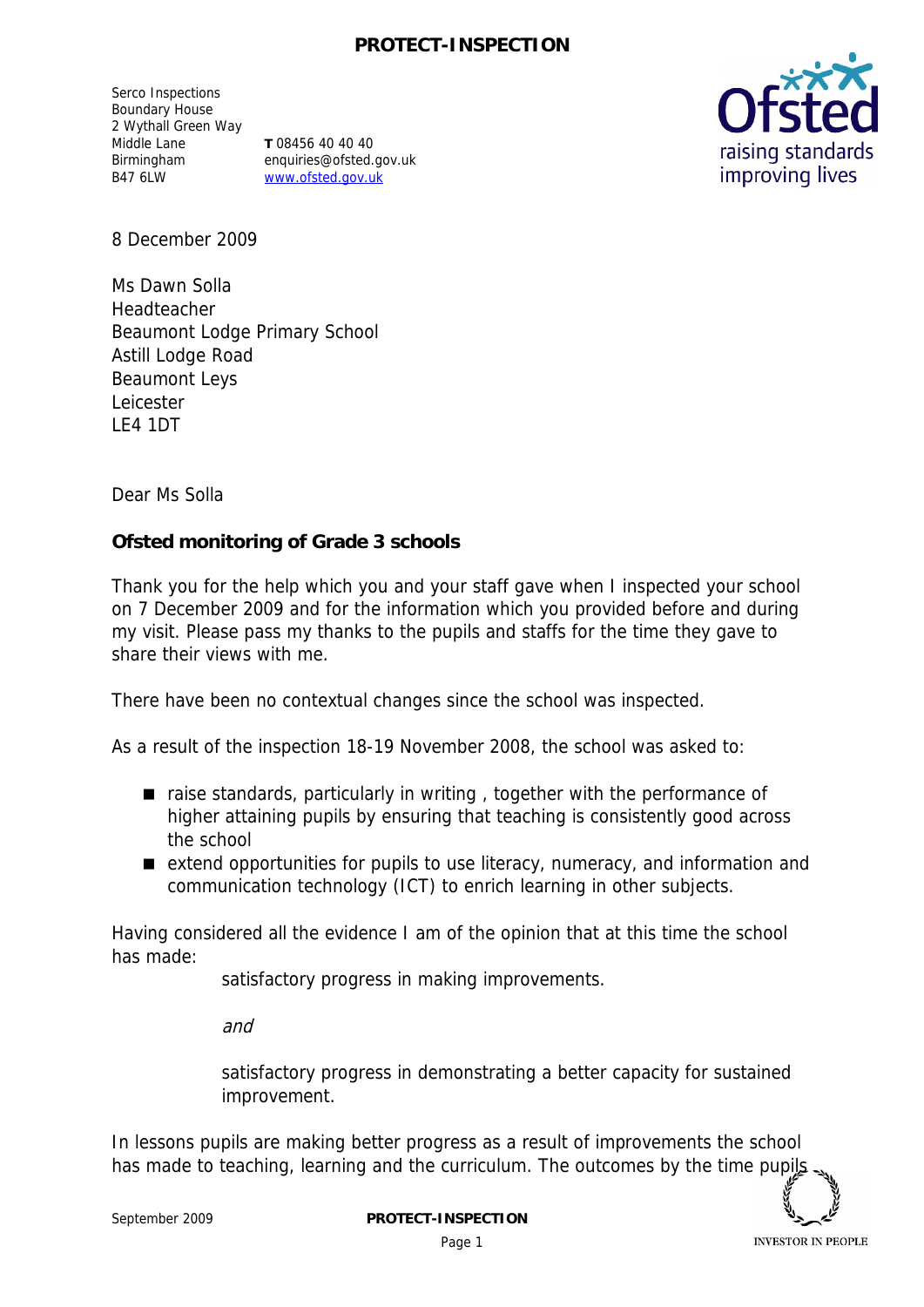

enter Year 1 have improved but remain well below average. Additional adult support and other intervention strategies such as reading recovery are effective in ensuring lower attaining pupils, including those with special educational needs and/or disabilities, are making much better progress. Higher attaining pupils make satisfactory progress and this is gradually improving as the school has made this group a higher priority. Attitudes to learning are particularly good lower down in the school where pupils take great pride in demonstrating their achievements. Older pupils are not as positive but work steadily and occasionally show enthusiasm for their work. Writing has improved as a result of the work the school has undertaken on assessment and the high priority given to pupils' individual targets. There is evidence of better progress in most year groups although across the school there continue to be examples of teaching that is satisfactory, which limits the progress pupils make. The school's 2009 national test results are broadly satisfactory except in mathematics at Key Stage 2, where they remain low.

Leadership and management are improving. Leaders at all levels are growing in confidence and are enthusiastic about promoting further improvement. A gap in the leadership of the Early Years Foundation Stage is delaying improvement in this phase. All leaders have an increasingly accurate view of the school's strengths and weakness and share high ambitions for the school's future. The outcomes for pupils are improving, albeit rather slowly in the case of higher attaining pupils in some year groups. However, the track record of overcoming obstacles to learning for more vulnerable learners is impressive and confirms that the school is embedding its capacity for sustained improvement.

In English and mathematics, pupils in all year groups work routinely on tasks that are largely appropriate to their abilities. In the better lessons a good pace is maintained because teachers introduce an element of competition or provide opportunities for pupils to excel. Pupils enjoy breaking the record set by other groups or classes and many relish the opportunity to demonstrate exceptional achievement. Throughout most lessons, regular reviews of learning increase pupils' motivation. Targets are universally used well to ensure lower attaining pupils are challenged. The practice with the more able is more variable. In Year 6, pupils have access to a greater range of levels that allow them to take their learning further. A very effective short introduction in a Year 2 lesson allowed the more able to very quickly work on challenging division problems. However, more able pupils are not made sufficiently aware of the higher levels, with examples so they can independently strive for excellence. In the small number of lessons where teaching is weaker, there are insufficient reviews of learning and this contributes to a dip in the pace of learning. Marking is a strength of the school and this contributes to some impressive work in pupils' books. Examples were seen of pupils occasionally not always implementing the improvements suggested by teachers. There are examples of pupils' involvement in assessment, for instance they regularly indicate how confident they feel about a particular concept. Peer and self-assessment of a more diagnostic kind and linked to targets is gradually developing.